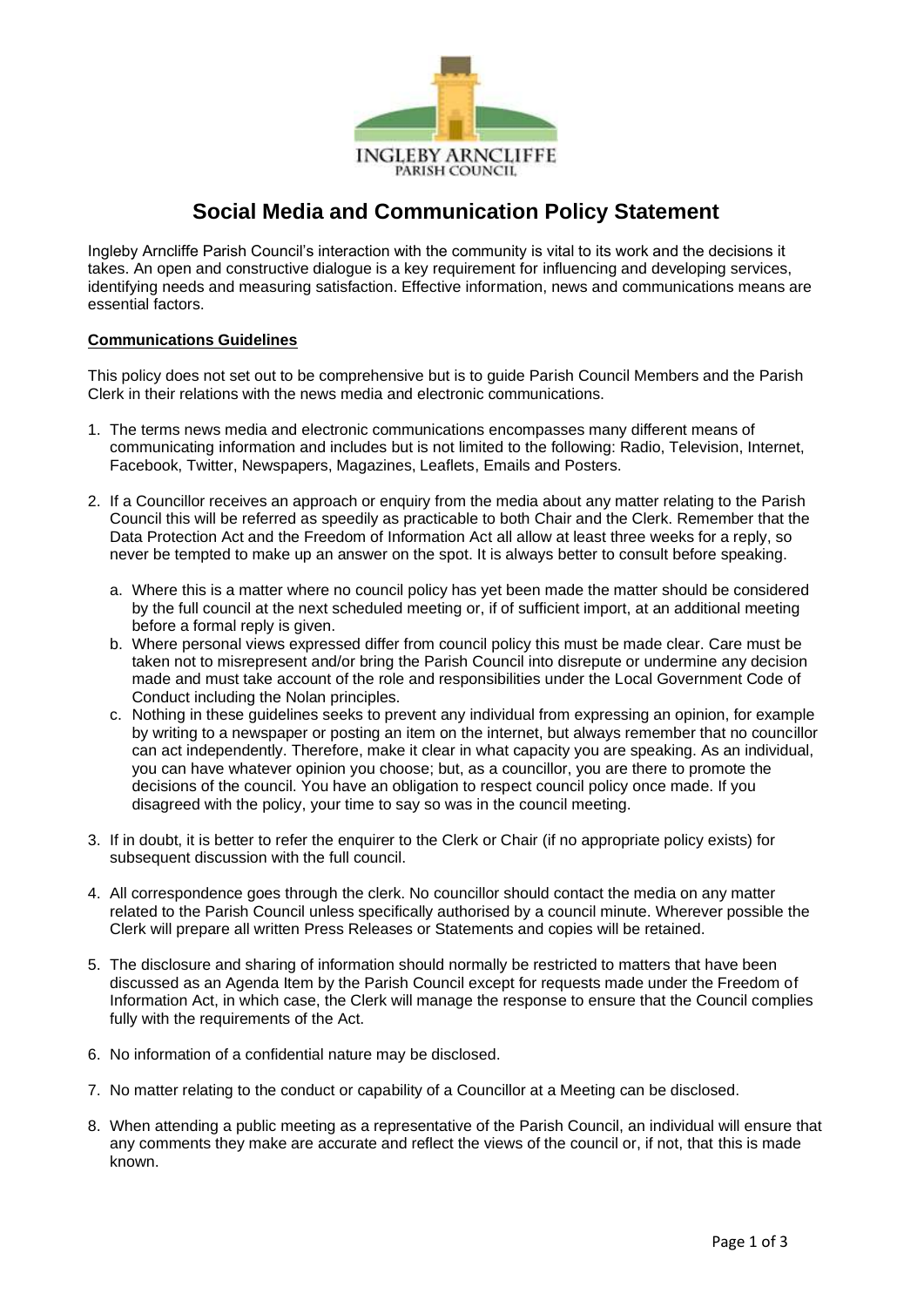

9. Only following positive agreement by the majority of Councillors, following circulation by the Parish Clerk, will any correspondence including email or hard copy be sent to parish residents, (contact details of which are only accessible by the Councillor responsible for the Parish Newsletter) on Parish matters. This applies to both the Council and any sub-committee of the Council.

## **Facebook Guidelines https://www.facebook.com/inglebyarncliffe/**

The Ingleby Arncliffe Parish Council Facebook page (entitled Parish of Ingleby Arncliffe) intends to:

### *Provide information and updates regarding activities and opportunities within Ingleby Arncliffe Parish and promote positive thoughts and comments from residents within the parish Provide a channel by which government, county, district and parish notices can be brought to the attention of the Parish*

To ensure that any discussions on the Ingleby Arncliffe Parish Council page are productive, respectful and consistent with the Councils stated policy, we ask all users to follow these guidelines:

- Be considerate and respectful of others. Vulgarity, threats or abuse of language will not be tolerated.
- Differing opinions and discussion of diverse ideas are encouraged, but personal attacks on anyone, including Ingleby Arncliffe Parish Council members or staff, will not be permitted.
- Share freely and be generous but be aware of copyright laws; be accurate and give credit where credit is due.
- Stay on topic.
- Refrain from using the Facebook page for commercial purposes or to market products and/or services.

The sites are not monitored 24/7 and we will not always be able to reply individually to all messages or comments received. However, we will endeavor to ensure that any emerging themes or helpful suggestions are passed to the relevant people.

Sending a message/post via Facebook will not be considered as contacting the Council for official purposes and we will not be obliged to monitor or respond to requests for information through the Facebook channel. Instead, please see our contact details on www.Ingleby arncliffe.org.uk/. Please do not include personal/private information in your Facebook posts/messages to us.

We retain the right to remove Facebook comments or content that includes:

- Obscene or racist content
- Personal attacks, insults, or threatening language
- Potentially libelous statements
- Plagiarized material; any material in violation of any laws, including copyright
- Private, personal information published without consent
- Information or links unrelated to the content and intention of the page
- Commercial promotions or spam

Ingleby Arncliffe Parish Council are not responsible for the accuracy of content posted by any subscriber in any forum; opinions expressed in comments on Ingleby Arncliffe Parish Councils social media forums do not necessarily represent those of Ingleby Arncliffe Parish Council.

All comments, once posted, become the property of Ingleby Arncliffe Parish Council and we reserve the right to reproduce, distribute, publish, display or edit. Derivative work can also be created from such postings or content, and used for any purpose, in any form and on any other media.